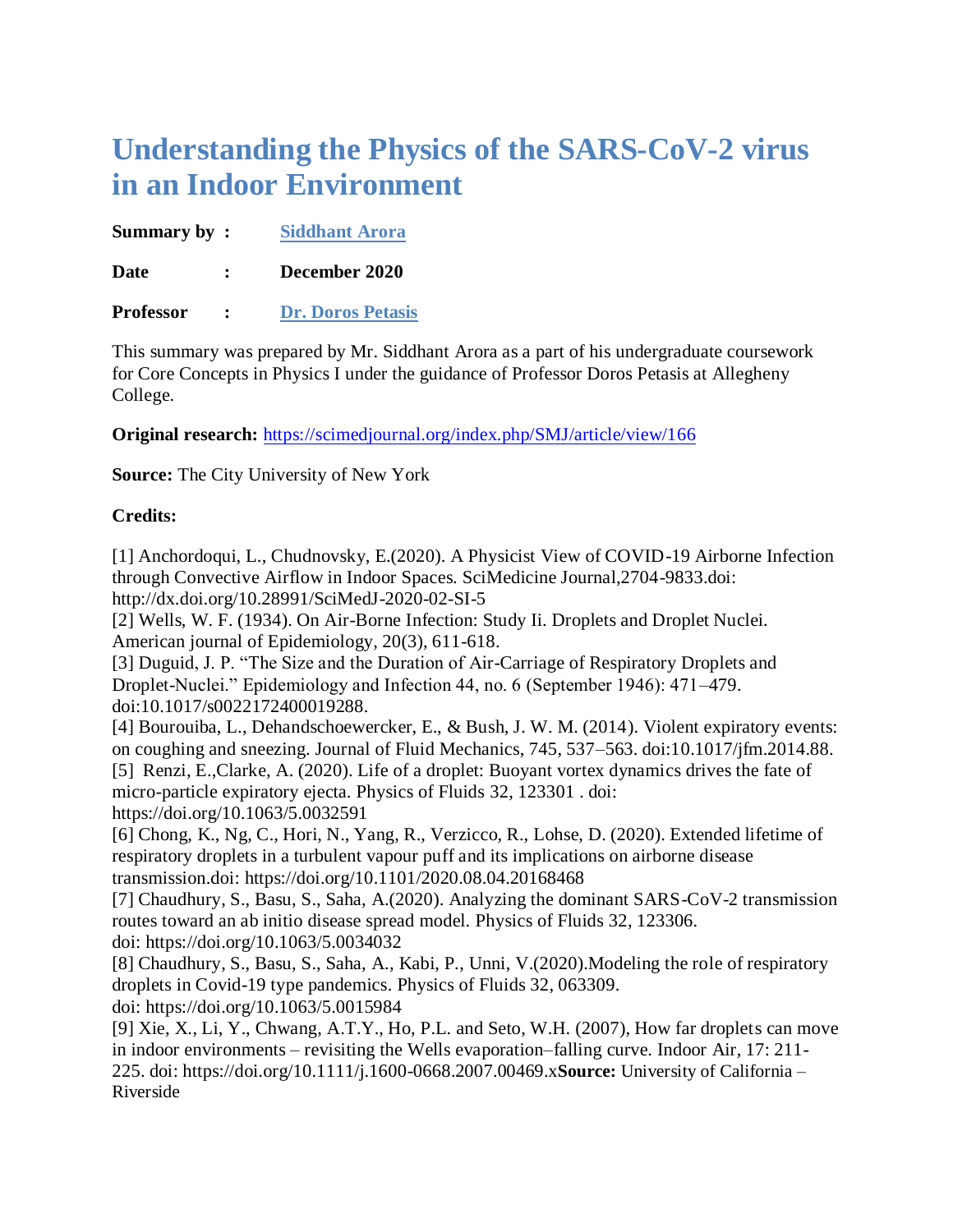## **Summary:**

The current global pandemic of the respiratory disease known as COVID-19 has certainly become a persistent fear and constant part of our lives. To understand the spread of the virus and subsequently ascertain effective practices to curb the spread of the disease, it is necessary to understand the way the virus can be transported through the air in the form of aerosols. An aerosol is the suspension of particles light enough to be carried by air. The tiny respiratory droplets produced by coughing and sneezing are the major driving force in the spread of the disease. The research article [1] provides a concise discussion of this airborne transmission in indoor environments from a physicist's perspective and provides recommendations on the basis of the results obtained to curb the spread of the virus.

There are 3 phenomena that drive the movement of aerosols: Gravity, Convection and Diffusion. Gravity pulls the particles down against the drag produced by air; Convection moves the particles along with the surrounding air, where light hot air rises and dense cold air settles; while diffusion simply moves the aerosols from regions of high to low concentration.

The falling velocity and falling time (from a height of 2m) of infectious particles can be computed by using the Stokes Law(1), Newton's Second Law of Motion (2) and Newton's Second Equation of Motion(3) where  $\alpha$  is the acceleration due to gravity. The terminal velocity is found when drag force  $f$  is equal to force due to gravity  $F$ .

$$
f = 6\pi\eta r v_{down} \tag{1}
$$

$$
F = ma \tag{2}
$$

$$
y = y_0 + v_0 t + \frac{1}{2} a t^2
$$
 (3)

Using equation (1) and (2) for an isolated virus, we find the terminal velocity to be negligible. Hence it follows convection to move through air for the duration it can survive in dry air. For respiratory droplets above 1000µm in diameter, the air resistance is negligible and the falling time is calculated using equation (3). For droplets under 100 µm in diameter, time is calculated using the downward speed from equation (1) to account for air resistance.

In case of respiratory droplets, the amount of time the virus remains active in the air is simply depends on the amount of time the respiratory droplets remains suspended in the air and the evaporation time of the droplet. By comparing the falling times with the droplet evaporation time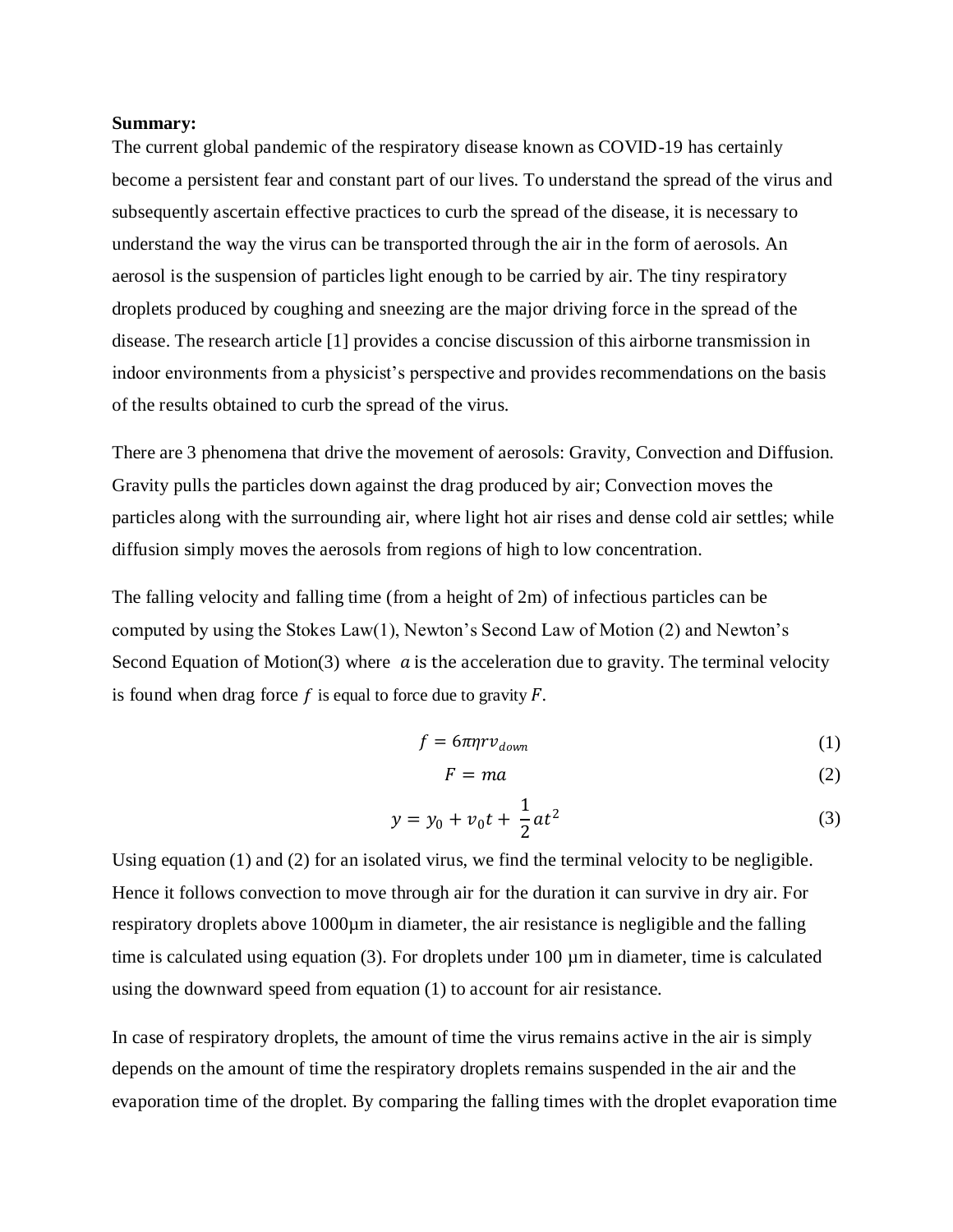scale developed by Wells [2] for pure water droplets at 18ºC, it is found that somewhere between 100 µm and 200 µm in diameter is the boundary where droplets reach the ground before significant evaporation. Smaller droplets remain in the air as droplet-nuclei.

Research [3] indicates that 95% of the droplets that form a part of respiratory ejecta are between 2µm and 100 µm, which points to the possibility of the above findings being involved in the infection process. But research at MIT [4] has also pointed out that even the largest droplets can stay suspended in the air for over 10 minutes. This suggests that convection in the air is the primary means of distribution of these virus laden particles.

The authors used SimScale, a computer aided engineering software, to study these convection patterns in indoor environments. It is revealed that airflow indoors can quickly spread the virus.



**Figure 1: The airflow pattern in an office illustrates how infection can be carried between cubicles by convection;Simulation by SimScale**

Furthermore, the research at MIT [4] on the spread of a sneeze also indicated that sneezing and coughing release not just individual droplets but rather a multiphase turbulent cloud. This dramatically alters the evaporation rates of the droplets, from under a second to minutes. Droplets less than 50µm can remain suspended in the cloud long enough to reach height of up to 6m where ventilation systems can be contaminated. Researchers at [Loughborough University](https://aip.scitation.org/action/doSearch?field1=Affiliation&text1=Department%20of%20Mathematical%20Sciences,%20Loughborough%20University&field2=AllField&text2=&Ppub=&Ppub=&AfterYear=&BeforeYear=&access=) [5] attempted to create a mathematical model characterizing the vortex dynamics of this expiratory cloud instead of relying on off-the-shelf software such as SimScale. It is important to note that